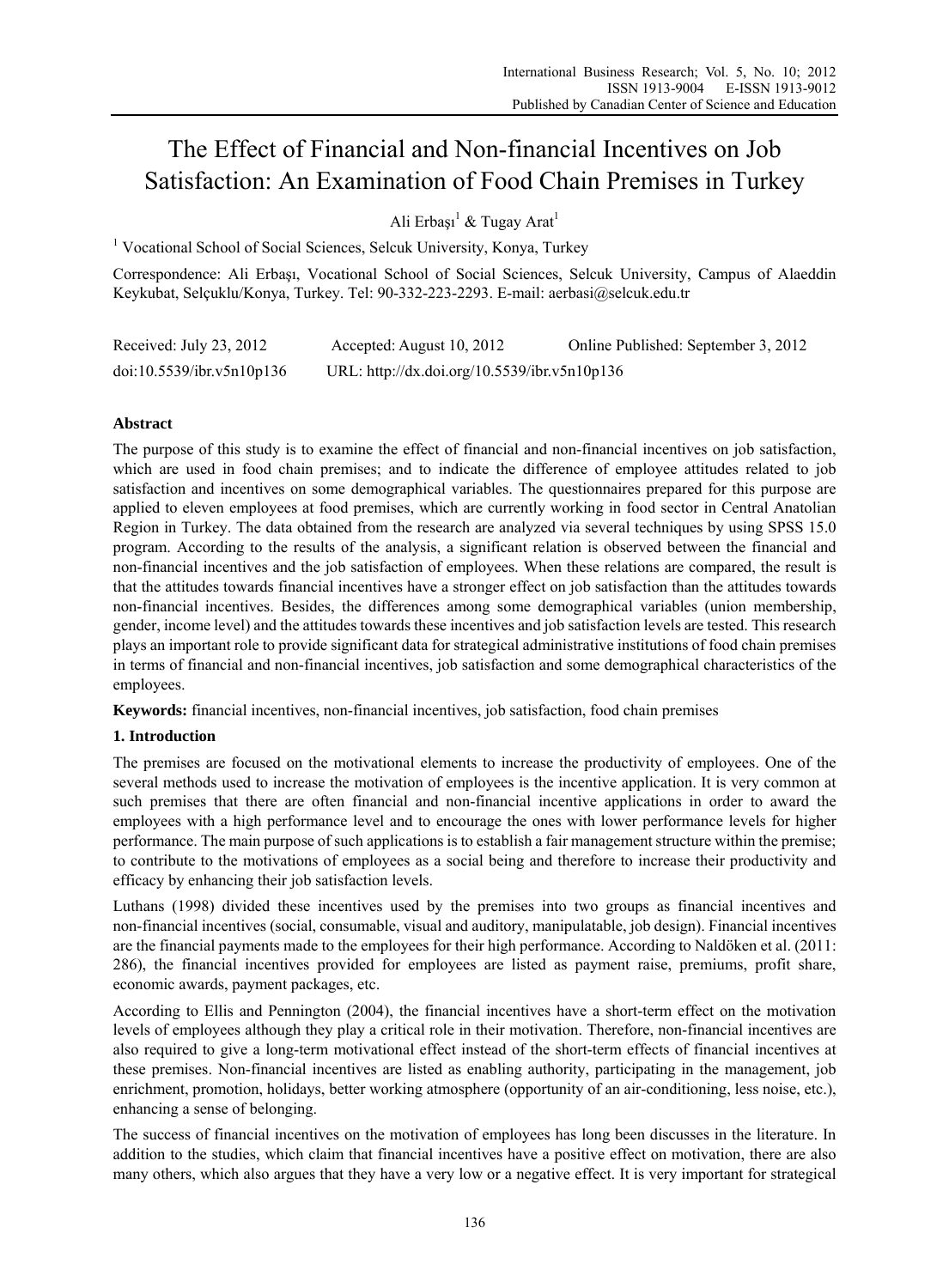administrative institutions at premises to determine to what extent these incentives affect the job satisfaction levels of employees. Therefore, it is required to determine which incentives the employees accept and which others do not serve for its purpose. Moreover, public relations in the premises will get the best benefit to draw their policies by determining the relations between financial incentives, non-financial incentives and some demographical variables related to the attitudes of employees in terms of job satisfaction. In this study, the purpose is to examine the effect of financial and non-financial incentives on job satisfaction, which are used in food chain premises and to indicate the difference of employee attitudes related to job satisfaction and incentives on some demographical variables.

The remainder of this paper is organised as follows: Section 2, presents a review of some relevant literature. In Section 3, we discuss the methodology used in this paper, while Section 4 presents the results and the important findings. Finally, in Section 5, we give some conclusions and policy recommendations.

### **2. Literature Review**

There are many studies in the literature, which examine the financial and non-financial incentives and their effects on several variables. For example, Al-Nsour (2012) examined the effects of financial and non-financial incentives at Jordanian university in terms of organizational performance. A significant relation was observed between financial and non-financial incentives and organizational performance in accordance with the data obtained from this study. Moreover, the study showed that financial incentives were highly regarded than non-financial incentives. Naldöken et al. (2011) examined the financial incentive application on the motivations of employees at a state hospital in terms of their performance. It was concluded in the study that the medical employees, who benefited from these financial incentives were positively motivated by this application.

Scheepers (2009) also examined the extent to which incentive systems affected the motivations of employees at information and communication technology firms. In accordance with the results of the study, an entrepreneurial reward system tends to focus on formal acknowledgement, social incentives and organizational freedom of employees to encourage corporate entrepreneurship. Pouliakas (2008) tested the non-monotonic effect of monetary incentives on job satisfaction. In the study, 1998-2005 of the British Household Panel Survey was used to investigate the ceteris paribus association between the intensity of bonus/profit-sharing payments and the utility derived from work. According to the findings of the study, small amounts of financial incentives resulted a highly important effect on employee satisfaction, whereas large amounts of financial incentives affect them positively. Therefore, the researcher suggested no financial incentive unless sufficient amount of financial incentives were provided. Pınar et al. (2008) conducted surveys to 796 blue-collar employees at several institutions in order to determine the elements, which affect the job satisfaction of employees. According to the findings of the study, the most affected dimension in terms of job satisfactions of blue-collar employees was the job itself, and the second dimension was the payment and promotions.

Arnolds and Venter (2007) made an effort to determine the factors, which affected the motivations of blue-collar employees at manufacturing and clothing retail firms. According to the findings of the study, the most important individual motivational reward for blue-collar employees is paid holidays and for frontline employees, retirement plans. The most important motivational reward category for both blue-collar and frontline employees is fringe benefits (paid holidays, sick leave and housing loans). McDonald et al. (2007) examined the effects of financial incentives on the quality of care on practice organization, clinical autonomy, and internal motivation of doctors and nurses working in primary care.

Alwabel (2005) examined the role of financial and non-financial incentives in terms of increasing the performance of security officers during pilgrimage in their points of view. Kaya (2007) determined the factors affecting job satisfaction levels of employees at hotel managements. According to the results of the study, the most important factors affecting the job satisfaction levels were determined as the officers, physical and non-physical factors of its own nature and communication and integrity respectively. Based on these findings, the conclusion was that non-financial incentives were more effective then financial incentives in terms of the attitudes of employees.

According to the results of Career and Qualification Principles Survey conducted by the United States of America Career and Qualification Principles in 2005, it was determined that the most important element motivating both the employees and employers were job satisfaction and personal satisfaction for both groups. According to the results of the study, the financial incentives are placed as  $8<sup>th</sup>$  and  $12<sup>th</sup>$  in the sequence of elements affecting the motivation. In other words, non-financial incentives are given much importance than financial incentives (Coşkun & Dulkadiroğlu, 2009: 89). Ağırbaş et al. (2005) examined to what extent the head physicians assistants working at hospitals are satisfied by the motivational tools applied in the hospitals and if available motivational tools have an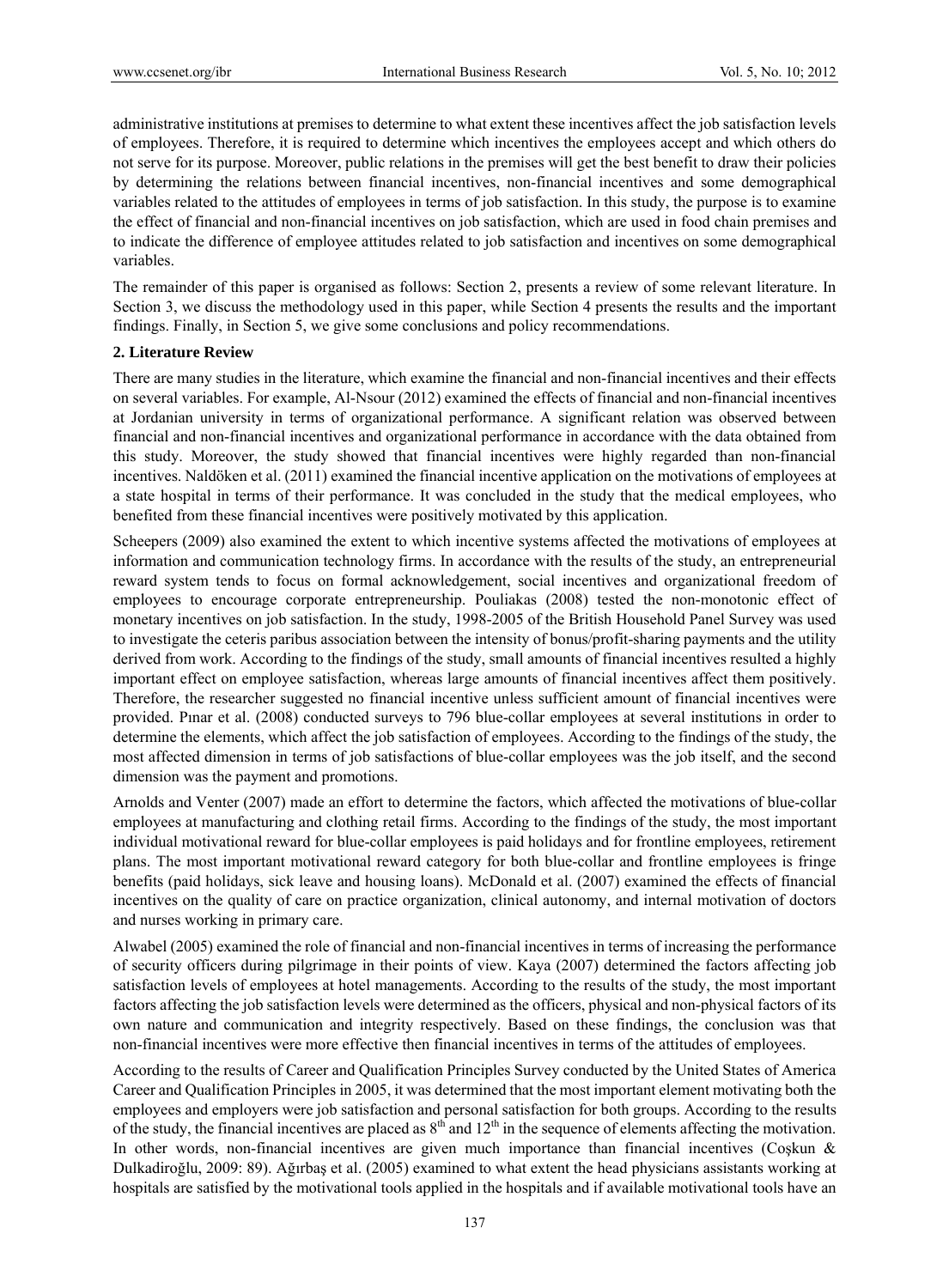important effect on job satisfaction. In the study, it is seen that no motivational tool provides the expectations of physician managers. It is also concluded in the study that such factors as the decrease of dismissal risk, improving the situations like promotion and appreciation and improving work place opportunities have significant and important effects on job satisfaction statistically.

Burgess and Ratto (2003) reviewed the incentive pay to improve public-sector efficiency and the evidence on its effects. The researchers concluded how optimal incentives for public sector differ from private sector and which types of incentives are the most appropriate for public sector. Moreover, the researchers commented on the design of new policies being introduced in the UK public sector in the light of the theoretical arguments and the evidence. Öztürk and Dündar (2003) made an effort to determine the relation between the factors, which motivate the public employees and professional variables at those institutions. According to the findings obtained in the research, it is seen that managers are more motivated by non-financial incentives than financial incentives in public employees; and employees are more motivated by financial incentives than non-financial incentives. Almost all of the public employees state that the appreciation of the actions completed create a feeling of satisfaction and give a positive motivation towards their job. It is also stated that giving an opportunity for promotion of employees and getting their opinions of their area of interest are among the important factors to motivate them for their jobs. Kitapçı and Sezen (2002) investigated the variables, which affect job satisfaction of employees according to their career period. Based on the results of the study, it is seen that the employees with different career periods have also different job satisfaction levels in terms of different variables. According to the findings of the study, the job satisfaction levels of employees in pre-professional trial period (18-24 age group) are affected by working conditions, training given by the premise and payment. Besides, according to the results of the study, the job satisfaction levels of employees in starting and progressing professional period (26-44 age group) are affected by working conditions, connections with colleagues and manager and in the stationery period (45 and above age group) by connections with managers and participatory management.

Al-Angari (1999) examined the effects of incentive applications on the performances of employees in Riyadh Region Governorate. The researcher emphasized in the study that positive financial incentives do not satisfy the employees. Al-Wathnani (1998) also examined the impact of incentives on the efficiency of work performance and job satisfaction in security organizations. According to the findings of the study, the most valued incentives by the employees are promotions, financial allowances, leaves, allowances for medical treatment and participation in decision making. The least valued incentives by the employees are verbal appraisal, letters of thanks and financial allowances for work at distant and isolated areas. Again, according to the results of the study, the most important incentive among all is the financial ones. Besides, non-financial incentives are also determined to be effective on the increase of performance and job satisfaction.

Al-Johani (1997) made an assessment on the incentive system used at their institutions including the opinions of employees at Jeddah Migration Office. According to the findings of the study, it is emphasized that there is no great difference among the opinions of employees in terms of incentives and the most important incentives are financial incentives and then promotion. Hermalin and Weisbach (1991) examined the effect of administrative structure and direct incentives on company performance. Hilman (1987) examined the effects of financial incentives at medical institutions in terms of attitudes of doctors and their service. The researcher determined as a result of the analysis by taking the opinions of 302 doctors into consideration that financial incentives have important effects on the attitudes of doctors and service quality. Ryan et al. (1986) examined the effects of financial incentives in terms of controlling expenditures. Solt and Miller (1985) examined the effect of administrative incentives on financial performance in terms of real-estate investment partnerships. Grossman and Hart (1982) determined that the incentive effects of the threat of bankruptcy on the quality of management in a widely held corporation.

### **3. Materials and Methods**

This study has a descriptive scanning model, which aims to indicate the difference in terms of some demographical characteristics on the attitudes of employees related to incentives and job satisfaction, also to examine the effect of financial and non-financial incentives applied at wholesale purchase premises in food sector on job satisfaction. The research model prepared for this purpose is given in Figure 1.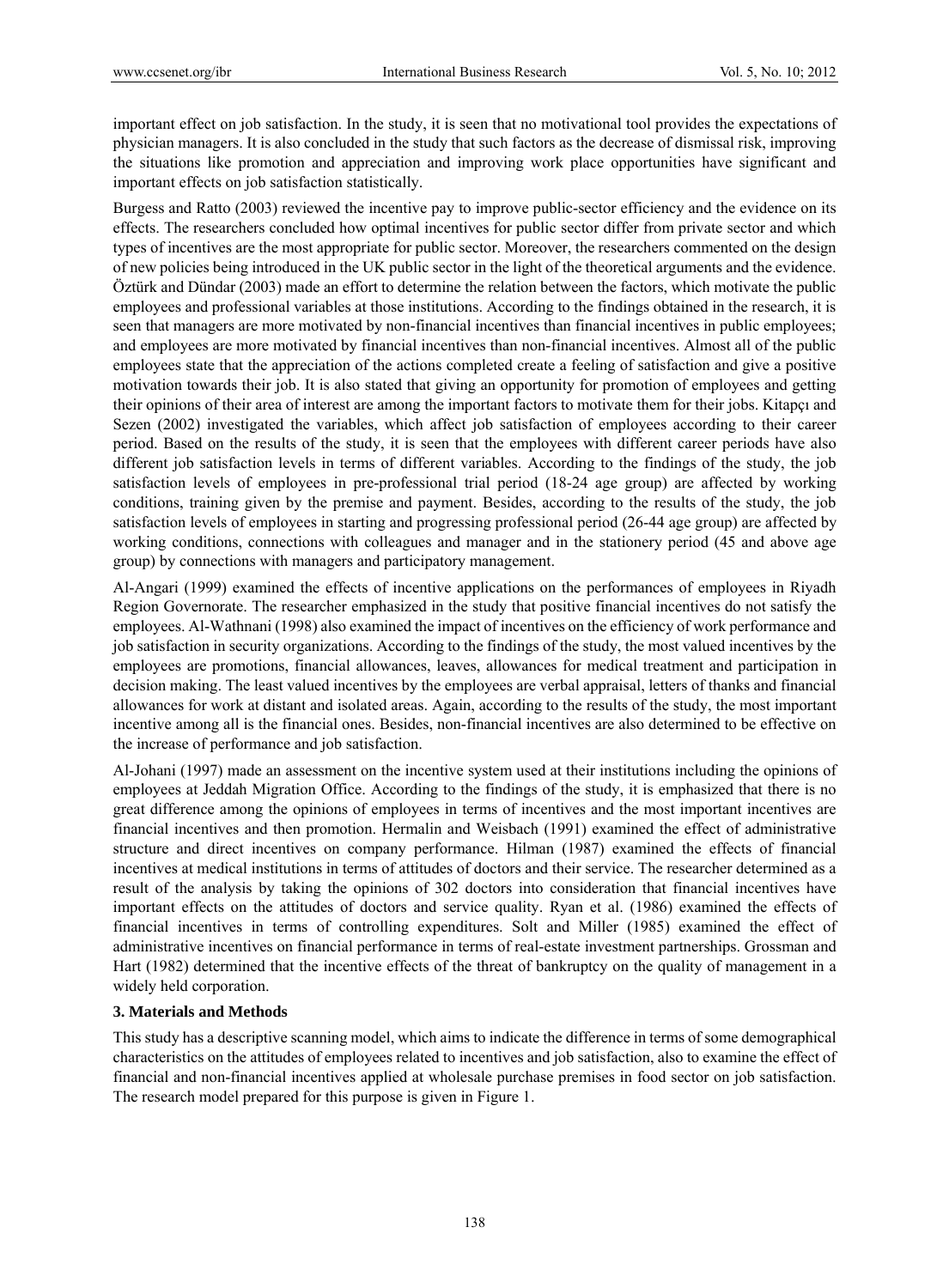

Figure 1. The Model of the Study

There are 12 hypotheses prepared to examine these according to the research model and shown in Table 1.

Table 1. Research Hypotheses

| Hyp. No | <b>Hypothesis</b>                                                                                                                                                           |
|---------|-----------------------------------------------------------------------------------------------------------------------------------------------------------------------------|
|         | There is a significant relation between the financial incentives used at food chain premises and job satisfaction levels of<br>employees.                                   |
| 2       | There is a significant relation between the non-financial incentives used at food chain premises and job satisfaction levels of<br>employees.                               |
| 3       | The financial incentives used in food chain premises affect job satisfaction more than non-financial incentives.                                                            |
| 4       | The attitudes of employees working in food chain premises have a significant difference according to their union membership<br>status in terms of financial incentives.     |
| 5       | The attitudes of employees working in food chain premises have a significant difference according to their union membership<br>status in terms of non-financial incentives. |
| 6       | The job satisfaction levels of employees working in food chain premises has a significant difference in terms of their union<br>membership status.                          |
| 7       | The attitudes of employees working in food chain premises have a significant difference according to their gender in terms of<br>financial incentives.                      |
| 8       | The attitudes of employees working in food chain premises have a significant difference according to their gender in terms of<br>non-financial incentives.                  |
| 9       | The attitudes of employees working in food chain premises have a significant difference according to their gender in terms of job<br>satisfaction.                          |
| 10      | The attitudes of employees working in food chain premises have a significant difference according to their income levels in terms<br>of financial incentives.               |
| 11      | The attitudes of employees working in food chain premises have a significant difference according to their income levels in terms<br>of non-financial incentives.           |
| 12      | The attitudes of employees working in food chain premises have a significant difference according to their income levels.                                                   |
|         |                                                                                                                                                                             |

In the study, a field research is used to test these hypotheses. The context of the study involves the chain premises currently running their business at food sector in Central Anatolia Region in Turkey. 432 persons, working and selected randomly in eleven chain premises within the context (Adese, Sincap, Beğendik, Makromarket, Bim, A101, Migros, Akyurt, Kavruk, Kipa, Tansaş) are taken as sample.

A survey form involving four main parts and 43 questions in total is prepared in order to make a suitable investigation for the purpose of this study. The first part of the survey involves seven questions on the attitudes of employees in terms of financial incentives and the second part involves nine questions to determine the attitudes of employees in terms of non-financial incentives. In the third part, twenty questions are prepared to determine the job satisfaction levels of the employees. Seven questions are prepared to determine the demographical characteristics of participants in the fourth and last parts of the survey form. The questions in the first and second parts of the survey, which are about financial and non-financial incentives of the employees, are taken from the survey that is prepared by Al-Nsour (2012) as a result of an extensive literature review and translated into Turkish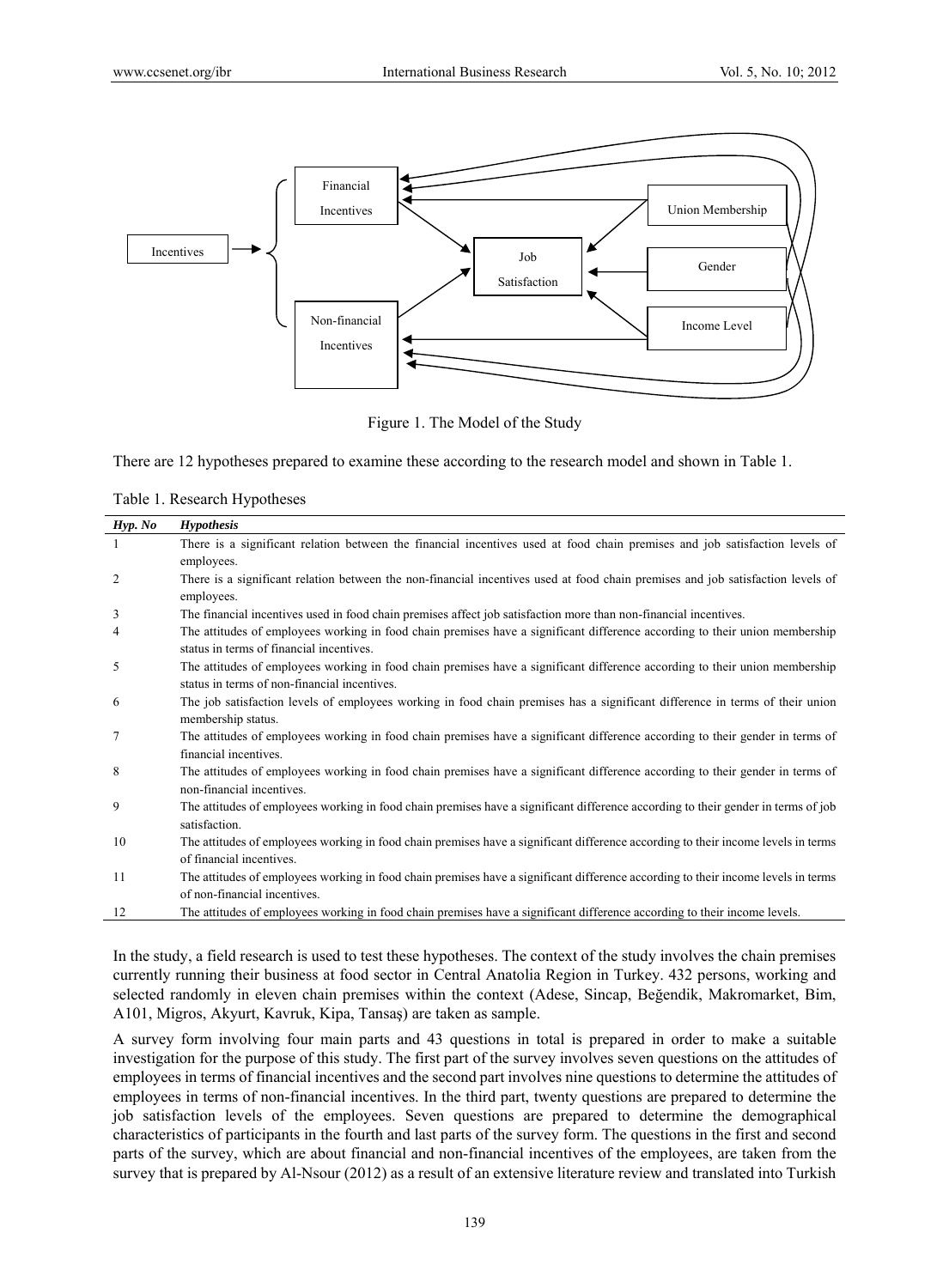by the researchers. The twenty questions in the third part, which aims to determine the job satisfaction levels of the employees, are taken from the Minnesota Job Satisfaction Scale. The responses in the scale are arranged as 5-point Likert type scale. The assessments are prepared as 5 for "Strongly Agree" and 1 for "Strongly Disagree". The survey form is consulted by an expert and put into practice in the sector after making necessary alterations where seen appropriate. Before the research, a pilot application (n=60) is realized at institutions of issue and validity and reliability analysis of the scales are made. The survey is calculated in terms of Cronbach Alpha values for each part and in general and also shown in Table 2. The Cronbach Alpha values obtained indicate that the survey form and all parts have a sufficient reliability. Field research is held by face-to-face interviews with 432 participants in February and March 2012. The data obtained from the study are analyzed through various techniques in SPSS 15.0 program. Only four of the surveys are not taken into consideration as they are thought to be repetitive.

| Table 2. Reliability Coefficients |  |
|-----------------------------------|--|
|-----------------------------------|--|

| <b>Survey Parts</b>                   | <b>Cronbach Alfa Reliability Coefficients</b> |
|---------------------------------------|-----------------------------------------------|
| First Part: Financial Incentives      | 0.68                                          |
| Second Part: Non-financial Incentives | 0.71                                          |
| Third Part: Job Satisfaction          | 0.83                                          |
| All Scale                             | 0.88                                          |

#### **4. Findings**

Demographical information on the participants in the study is given in Table 3.

| Table 3. Demographical Information on the Participants |  |  |
|--------------------------------------------------------|--|--|
|--------------------------------------------------------|--|--|

| <b>Demographic Characteristics</b>      | $n = 428$ | %    | <b>Demographic Characteristics</b> | $n = 428$      | %    |
|-----------------------------------------|-----------|------|------------------------------------|----------------|------|
| Gender                                  |           |      | <b>Union Membership</b>            |                |      |
| Male                                    | 244       | 57.0 | Yes                                | 86             | 20.1 |
| Female                                  | 184       | 43.0 | N <sub>0</sub>                     | 342            | 79.9 |
| <b>Marital Status</b>                   |           |      | <b>Education</b>                   |                |      |
| Married                                 | 142       | 33.2 | Primary                            | 66             | 15.4 |
| Single                                  | 286       | 66.8 | Secondary                          | 211            | 49.3 |
| Age                                     |           |      | Two-year                           | 75             | 17.5 |
| $18 - 25$                               | 164       | 38.3 | Undergraduate                      | 57             | 13.3 |
| $26 - 35$                               | 202       | 47.2 | Postgraduate                       | 19             | 4.5  |
| 36-49                                   | 54        | 12.6 | <b>Monthly Income</b>              |                |      |
| 50 and above                            | 8         | 1.9  | Less than 750 TRY                  | 135            | 31.6 |
| <b>Working Years in the Institution</b> |           |      | 751-1000 TRY                       | 166            | 38.9 |
| Less than a year                        | 130       | 30.4 | 1001-1500 TRY                      | 61             | 14.3 |
| 1-3 years                               | 156       | 36.4 | 1501-2500 TRY                      | 32             | 7.5  |
| 4-7 years                               | 83        | 19.4 | 2501-5000 TRY                      | 31             | 7.3  |
| 8-11 years                              | 41        | 9.6  | 5000 TRY and above                 | $\overline{2}$ | 0.5  |
| 12 years and above                      | 18        | 4.2  |                                    |                |      |

Table 4 indicates the attitudes of participants in the study in terms of financial incentives; Table 5, the attitudes towards non-financial incentives and Table 6, mean and standard deviation values in terms of job satisfaction.

| Table 4. Attitudes on Financial Incentives |  |  |  |  |  |
|--------------------------------------------|--|--|--|--|--|
|--------------------------------------------|--|--|--|--|--|

| $n = 426$                                                                                                     | S.S.   |      |
|---------------------------------------------------------------------------------------------------------------|--------|------|
| It provides enough payment to meet the requirements of life.                                                  | 1.0613 | 3.91 |
| It provides rewards for skilled employees commensurate with their performance.                                | 1.0864 | 3.31 |
| It provides bonuses for workers according to their post and consistent with their level of performance.       | 1.1215 | 3.59 |
| It provides overtime payment to employees after working hours.                                                | 1.1263 | 3.55 |
| It provides transportation allowances for those who live in far areas.                                        | 1.1227 | 3.34 |
| It provides a fair and adequate compensation on retirement.                                                   | 0.9785 | 3.31 |
| It provides financial incentives to employees when they work professionally (Appropriate job qualifications). | 1.0895 | 3.26 |
| Average Attitudes on Financial Incentives                                                                     | 0.6831 | 3.47 |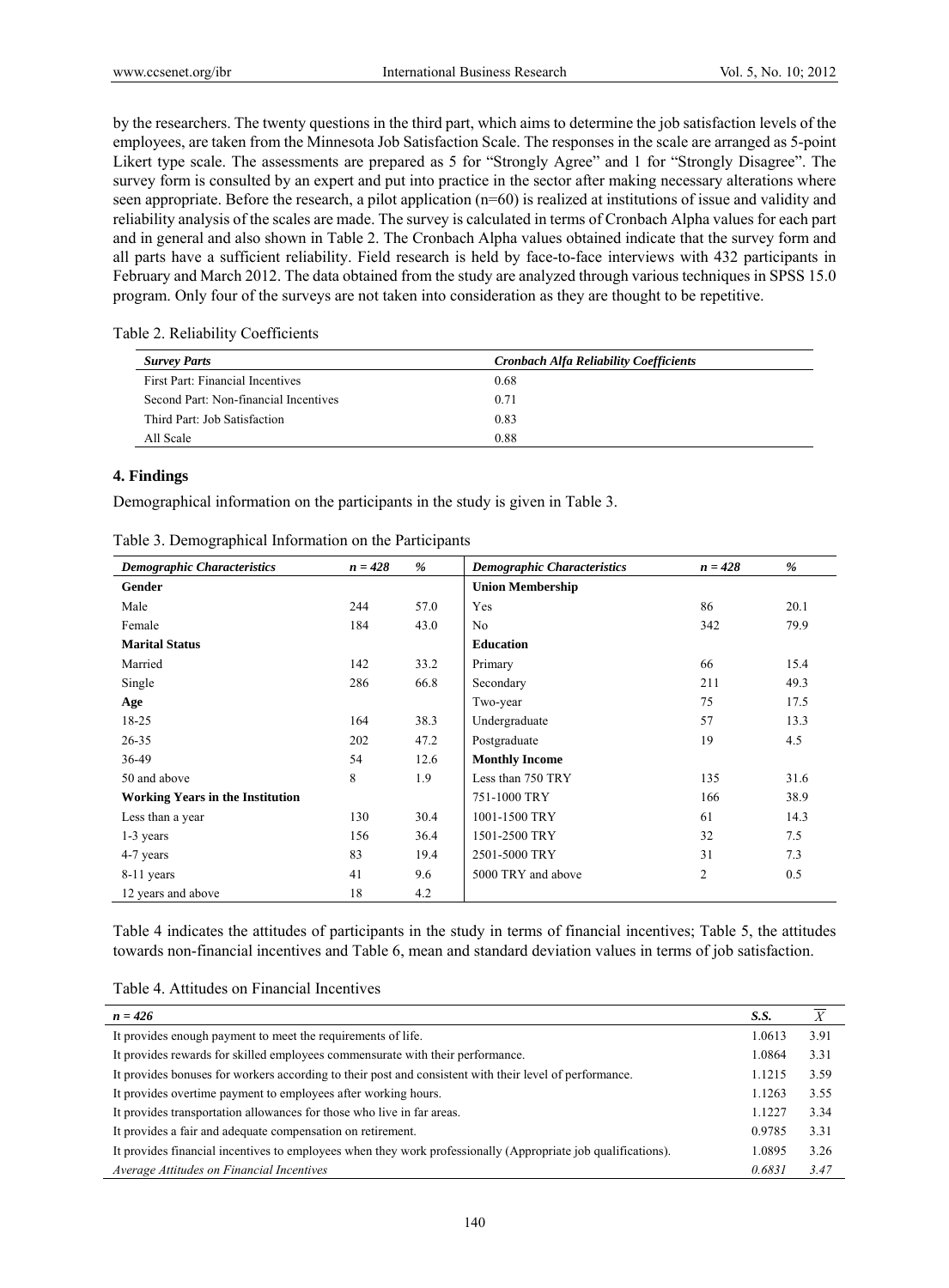#### Table 5. Attitudes on Non-financial Incentives

| $n = 428$                                                                            | S.S.   | X    |
|--------------------------------------------------------------------------------------|--------|------|
| It ensures appropriate social security and health insurance for employees.           | 0.8526 | 4.37 |
| It is keen to give a fair opportunity for employees in complaints and suggestions.   | 1.0343 | 3.62 |
| It provides appropriate offices and well-furnished ones for employees.               | 1.1160 | 3.37 |
| It gives smooth annual leave for employees in accordance with rules and regulations. | 1.0157 | 3.82 |
| Health insurance granted covered all members of the employees' family.               | 1.1399 | 3.68 |
| Disciplinary sanctions for employees characterized by a just and objective rules.    | 1.0887 | 3.27 |
| It allows career opportunities and development for employees.                        | 0.9997 | 3.37 |
| It holds annual ceremony in honor of creative employees.                             | 1.2004 | 3.10 |
| It grants certificates of appreciation and recognition of efficient employees.       | 1.1989 | 3.18 |
| Average Attitudes on Non-financial Incentives                                        | 0.5520 | 3.54 |

#### Table 6. Attitudes on Job Satisfaction

| $n = 426$                                                    |        |                |
|--------------------------------------------------------------|--------|----------------|
| On my present job, this is how I feel about                  | S.S.   | $\overline{X}$ |
| Being able to keep busy all the time.                        | 1.0542 | 3.80           |
| The chance to work alone on the job.                         | 0.9289 | 3.64           |
| The chance to do different things from time to time.         | 1.0192 | 3.69           |
| The chance to be "somebody" in the community.                | 1.0554 | 3.58           |
| The way my boss handles his/her workers.                     | 1.1203 | 3.54           |
| The competence of my supervisor in making decisions.         | 1.1099 | 3.54           |
| Being able to do things that don't go against my conscience. | 1.1458 | 3.46           |
| The way my job provides for steady employment.               | 1.0958 | 3.66           |
| The chance to do things for other people.                    | 1.0517 | 3.74           |
| The chance to tell people what to do.                        | 1.1063 | 3.44           |
| The chance to do something that makes use of my abilities.   | 1.0624 | 3.59           |
| The way company policies are put into practice.              | 1.1097 | 3.55           |
| My pay and the amount of work I do.                          | 1.1872 | 3.28           |
| The chances for advancement on this job.                     | 1.1660 | 3.26           |
| The freedom to use my own judgment.                          | 1.1040 | 3.37           |
| The chance to try my own methods of doing the job.           | 1.0885 | 3.40           |
| The working conditions.                                      | 1.0926 | 3.39           |
| The way my co-workers get along with each other.             | 1.1565 | 3.62           |
| The praise I get for doing a good job.                       | 1.1061 | 3.35           |
| The feeling of accomplishment I get from the job.            | 1.2832 | 3.50           |
| Average Attitudes on Job Satisfaction                        | 0.5258 | 3.52           |

Correlation Analysis is used to determine the relation between the attitudes on financial incentives of employees in the study and attitudes on job satisfaction and the data obtained are given in Table 7. Therefore, a high-level positive and significant relation is seen between financial incentives and job satisfaction (r=0.369, p<0.01).

| Table 7. The Relation between Financial Incentives and Job Satisfaction |
|-------------------------------------------------------------------------|
|-------------------------------------------------------------------------|

|                     | <b>Financial Incentives</b> | <b>Job Satisfaction</b>  |  |
|---------------------|-----------------------------|--------------------------|--|
| Pearson Correlation | .000                        | $.369$ <sup>(**)</sup> ) |  |
|                     |                             | .000                     |  |
|                     | 428                         | 428                      |  |

Note: \*\* p<0.01.

Correlation Analysis is used to determine the relation between the attitudes on financial incentives of employees in the study and attitudes on job satisfaction and the data obtained are given in Table 8. Therefore, a high-level positive and significant relation is seen between financial incentives and job satisfaction (r=0.467, p<0.01).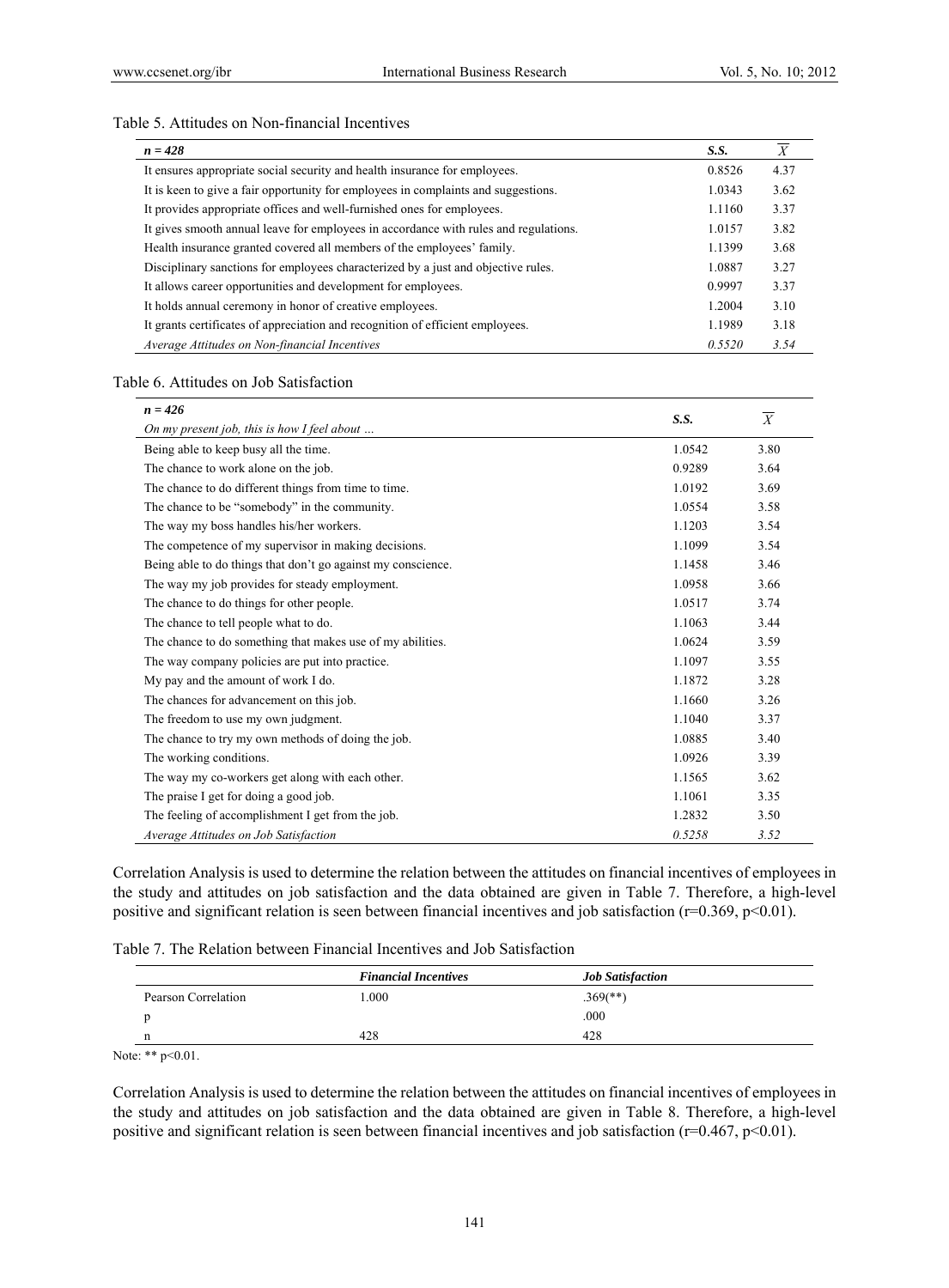| Table 8. The Relation between Non-financial Incentives and Job Satisfaction |
|-----------------------------------------------------------------------------|
|-----------------------------------------------------------------------------|

|                     | <b>Non-financial Incentives</b> | <b>Job Satisfaction</b> |  |
|---------------------|---------------------------------|-------------------------|--|
| Pearson Correlation | 0.765                           | $.467$ <sup>**</sup> )  |  |
|                     |                                 | .008                    |  |
|                     | 428                             | 428                     |  |
| $Y = 0.44$ $0.44$   |                                 |                         |  |

Note: \*\*  $p<0.01$ .

In the following sections of the study, the attitudes of participants in terms of financial incentives, non-financial incentives and the ones on job satisfaction are determined if they differ in accordance with some demographical characteristics. In this scope, Independent Samples T-test is used to determine if the union membership status of the participants make a difference on the attitudes of incentive and job satisfaction. T-test results are given in Table 9. According to this, the attitudes on financial incentives have no significant difference in terms of union membership status; but the attitudes on non-financial incentives have a significant difference in terms of union membership status (t  $(428)=3.75$ , p<0.05). The attitudes on non-financial incentives by the employees, who have a union membership ( $\bar{x}$ =3.69) is more positive than the ones, who have no union membership ( $\bar{x}$ =3.34). The job satisfaction levels in terms of union membership status indicate no significant difference.

| <b>Financial Incentives</b>     | n   |      |          |          |
|---------------------------------|-----|------|----------|----------|
| Those union members             | 86  | 3.40 | 1.071    | 0.285    |
| Non-union members               | 340 | 3.48 |          |          |
| <b>Non-financial Incentives</b> | n   | X    |          |          |
| Those union members             | 86  | 3.34 | 3.752    | $0.012*$ |
| Non-union members               | 342 | 3.69 |          |          |
| <b>Job Satisfaction</b>         | n   |      |          |          |
| Those union members             | 86  | 3.48 | $-0.697$ | 0.486    |
| Non-union members               | 340 | 3.53 |          |          |

Table 9. Incentive Attitudes and Job Satisfaction in terms of Union Membership Status

Note: \* p<0.05.

Independent Samples T-test is used to determine if there is a significant in terms of gender on the financial incentives, non-financial incentives and job satisfaction levels of employees participated in the study. T-test results are indicated in Table 10. According to this, the attitudes of employees on financial incentives have a significant difference in terms of gender (t (426)=1.071, p<0.05). The attitudes of male employees on financial incentives ( $\bar{x}$  $=$  3.52) are more positive than female employees ( $\bar{x}$ = 3.39). The attitudes of employees on non-financial incentives have no significant difference in terms of gender. The attitudes of employees on job satisfaction have a significant difference in terms of gender (t  $(426)=2.668$ ,  $p<0.05$ ). According to this, the job satisfaction levels of female employees ( $\overline{\chi}$ =3.60) are higher than male employees ( $\overline{\chi}$ =3.46).

Table 10. Incentive Attitudes and Job Satisfaction in terms of Gender

| <b>Financial Incentives</b>     | n   | Λ                |          |          |  |
|---------------------------------|-----|------------------|----------|----------|--|
| Male                            | 244 | 3.52             | 1.071    | $0.029*$ |  |
| Female                          | 182 | 3.39             |          |          |  |
| <b>Non-financial Incentives</b> | n   | $\boldsymbol{X}$ |          |          |  |
| Male                            | 244 | 3.56             | 3.752    | 0.351    |  |
| Female                          | 184 | 3.51             |          |          |  |
| <b>Job Satisfaction</b>         | n   | Х                |          |          |  |
| Male                            | 244 | 3.46             | $-2.668$ | $0.008*$ |  |
| Female                          | 182 | 3.60             |          |          |  |

Note: \* p<0.05.

One-dimensional analysis of variance is used to determine if there is a difference in terms of income levels on incentive attitudes and job satisfaction levels of employees participated in the study. According to the results of the analysis as seen in Table 11, there is a significant difference at all income levels in terms of financial incentive attitudes ( $F_{5-421}=6.706$ ; p<0.05), non-financial incentive attitudes ( $F_{5-423}=4.055$ ; p<0.05) and job satisfaction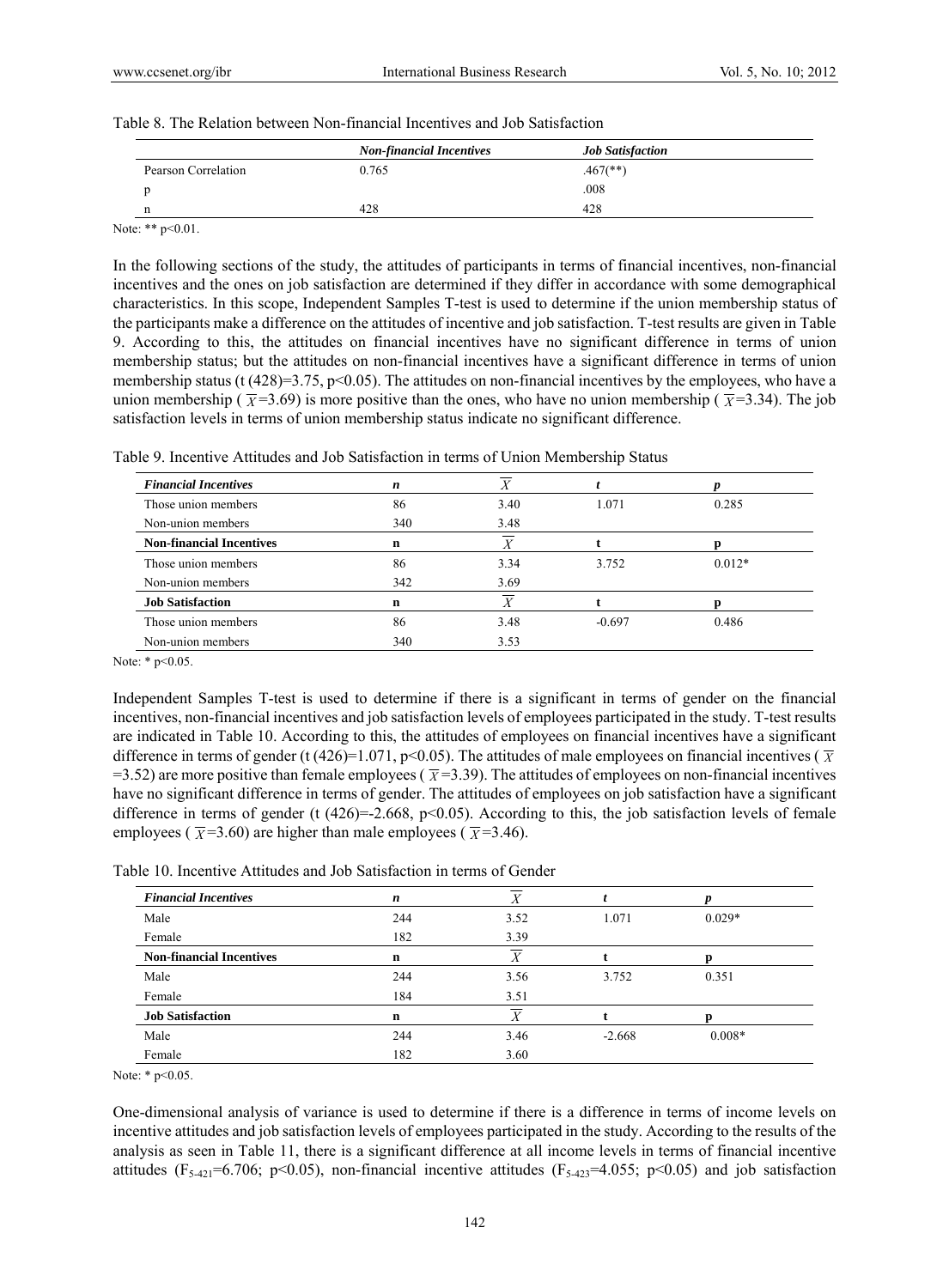attitudes ( $F_{5-421}=2.662$ ; p<0.05) among every group. Scheffe test is used to determine among which groups there is an interdivisional difference. According to this, the difference is observed at income level groups of 5000 TRY and above, 750 TRY and below and 751-1000 TRY and 1001-1500 TRY.

|                                 | <b>Sum of Squares</b> | Sd  | Mean Square | $\boldsymbol{F}$ | p        |
|---------------------------------|-----------------------|-----|-------------|------------------|----------|
| <b>Financial Incentives</b>     |                       |     |             |                  |          |
| Intergroup                      | 12.827                | 5   | 2.565       |                  |          |
| Intra-group                     | 161.066               | 421 | .383        | 6.706            | $0.000*$ |
| Total                           | 173.893               | 426 |             |                  |          |
| <b>Non-financial Incentives</b> |                       |     |             |                  |          |
| Intergroup                      | 5.960                 | 5   | 1.192       |                  |          |
| Intra-group                     | 123.743               | 423 | .294        | 4.055            | $0.001*$ |
| Total                           | 129.702               | 428 |             |                  |          |
| <b>Job Satisfaction</b>         |                       |     |             |                  |          |
| Intergroup                      | 3.618                 | 5   | .724        |                  |          |
| Intra-group                     | 114.165               | 421 | .272        | 2.662            | $0.022*$ |
| Total                           | 117.783               | 426 |             |                  |          |

Table 11. Incentive Attitudes and Job Satisfaction in terms of Income Level

Note: \* p<0.05.

## **5. Conclusion**

According to the findings of the study, the attitudes on financial incentives (3.47) are found to be lower than non-financial incentives (3.54). Besides, the mean of job satisfaction is close to the mean of financial and non-financial incentives (3.52). In accordance with these findings, it is argued that financial incentives used in food chain premises are required a revision. A high-level positive and significant relation is determined between financial incentives used in food chain premises and job satisfaction levels of employees (H1 Accepted). Accordingly, it can be argued that the more positive attitude towards financial incentives, the more the job satisfaction increases. A high-level positive and significant relation is determined between non-financial incentives used in food chain premises and job satisfaction levels of employees (H2 Accepted). Accordingly, it can be argued that the more positive attitude towards non-financial incentives, the more the job satisfaction increases. Besides, it is concluded that the attitudes towards financial incentives have a stronger effect on job satisfaction than non-financial incentives when the results obtained from the tests, which tested the relation between attitudes towards incentives and job satisfaction (H3 Accepted).

Various results have been obtained when it is tested if attitudes towards incentives and job satisfaction of employees at food chain premises differ in accordance with some demographical characteristics. There is also no significant difference on financial incentives in terms of union membership status of employees (H4 Rejected), but there is a significant difference on non-financial incentives in terms of union membership status of employees (H5 Accepted). Accordingly, it is seen that the attitudes of employees with a union membership towards financial incentives have a more positive effect when compared to the ones without a union membership. Therefore, union membership status does not affect the attitudes towards financial incentives, but does affect the attitudes towards non-financial incentives. According to this, it can be argued that there is a higher expectation towards non-financial incentives for those without a union membership. Besides, a test is also made to see the difference at job satisfaction levels in terms of union membership status, but no significant change is observed (H6 Rejected).

A significant difference is determined on the attitudes of employees working at food chain premises towards financial incentives in terms of gender (H7 Accepted). According to the findings obtained, the attitudes of male employees towards financial incentives are more positive than female ones. No significant difference is determined on the attitudes of employees working at food chain premises towards non-financial incentives in terms of gender (H8 Rejected). The attitudes of employees towards job satisfaction levels of employees have a significant difference in terms of gender (H9 Accepted). According to this, the job satisfaction levels of female employees are higher than the male ones. Besides, a difference is also observed in the study in terms of income level on the attitudes of employees working at food chain premises and job satisfaction. According to the findings obtained, the attitudes of employees towards financial incentives (H10 Accepted), the attitudes towards non-financial incentives (H11 Accepted) and job satisfaction levels (H12 Accepted) have a significant difference in terms of income level. The attitudes and job satisfaction levels of employees with the lowest income and the ones with the highest income towards incentives differ when compared to others.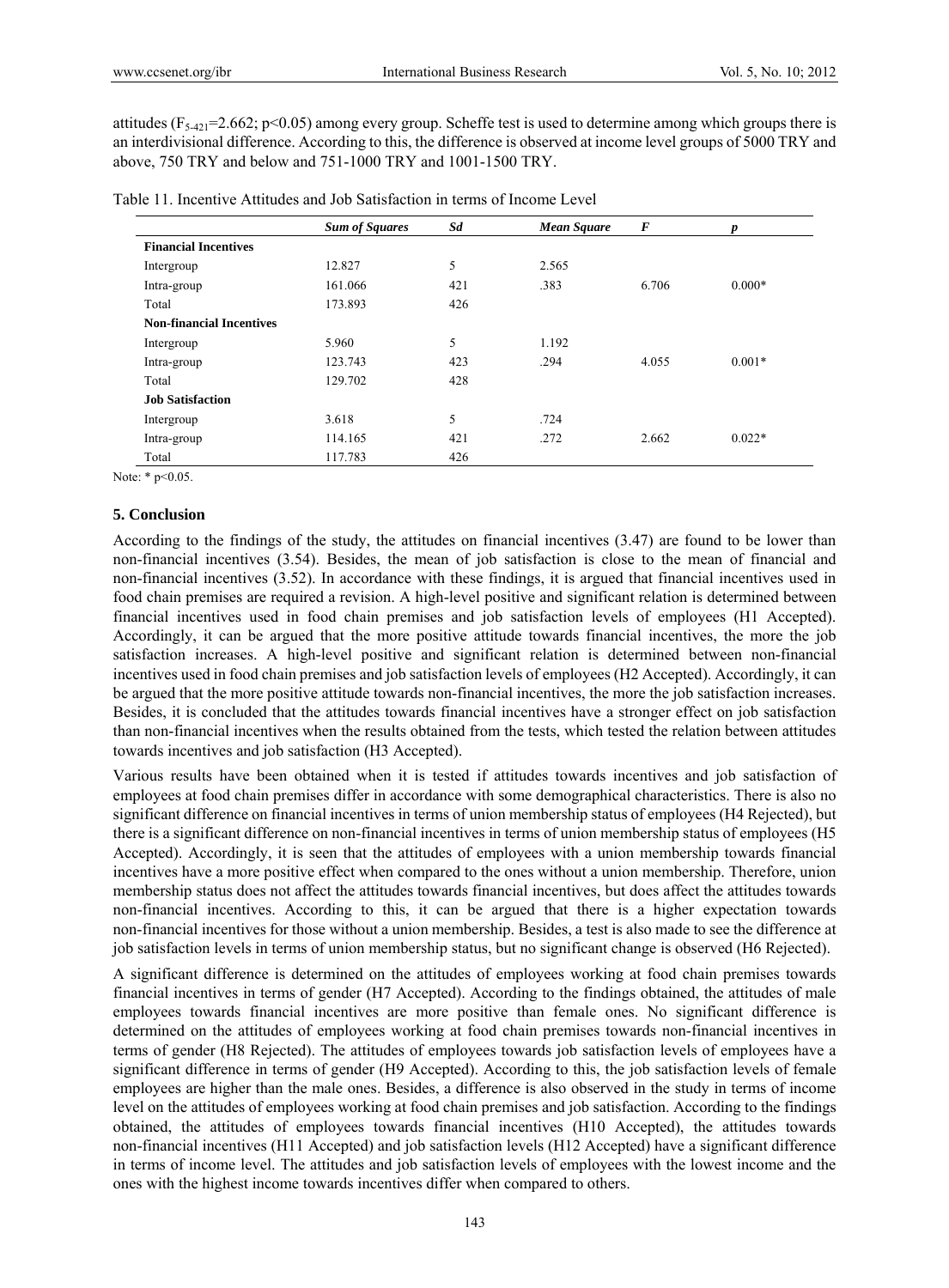There are also some limitations in the study. First of all, the food chain premises running only in the Central Anatolia Region is taken as context, which is one of the seven regions in Turkey. Only 11 of chain premises accepted to be a part of this study and are taken as sample in this context. Moreover, some of the employees at these premises did/could not participate into the survey due to such reasons as unwilling personnel, who stated the load of work and lack of time to fill in the surveys, or to be on annual leave, therefore being absent at the work place, etc. Taking a larger context as a base and conducting the survey to a broader population will increase the generalizability of the findings obtained from this study. However, this was impossible in our study due to time and cost and regarded as a limitation. The results obtained from the study give very significant data for top managements at food chain premises for revising the incentive policies and directing the public relations policies, etc.

#### **References**

- Ağırbaş İsmail, Çelik Yusuf, & Büyükkayıkçı Hüseyin. (2005). Motivasyon araçları ve iş tatmini: Sosyal Sigortalar Kurumu Başkanlığı hastane başhekim yardımcıları üzerinde bir araştırma. *Hacettepe Sağlık İdaresi Dergisi*, *8*(3), 325-348.
- Al-Angari Abdulla bin Abdul Aziz bin Abdul Rahman. (1999). Incentives system and their role in promoting the standard of work performance. (Master Thesis). Naif Arab University for Security Sciences, Saudi Arabia.
- Al-Johani Abdullah bin Sulaman. (1997). Evaluation of ıncentive system according to employees opinion: A field study on Immigration Department at Jeddah. (Master Thesis). Naif Arab University for Security Sciences, Saudi Arabia.
- Al-Nsour Marwan. (2012). Relationship between incentives and organizational performance for employees in the Jordanian Universities. *International Journal of Business and Management*, *7*(1), 78-89.
- Alwabel, A. (2005). The role of financial and moral incentives on raising the performance level of employees from the viewpoint of the security officers involved in the pilgrimage season. (Master Thesis). Naif Arab University for Security Sciences, Saudi Arabia.
- Al-Wathnani Awadh Mohanned Gallab. (1998). Impact of incentives on the efficiency of work performance and job satisfaction in security organizations. (Master Thesis). Naif Arab University for Security Sciences, Saudi Arabia.
- Arnolds Ca, & Venter Djl. (2007). The strategic importance of motivational rewards for lower-level employees in the manufacturing and retailing ındustries. *SA Journal of Industrial Psychology*, *33*(3), 15-23.
- Burgess Simon, & Ratto Marisa. (2003). The role of incentives in the public sector: Issues and evidence. *Oxford Review of Economic Policy*, *19*(2), 285-300. http://dx.doi.org/10.1093/oxrep/19.2.285
- Coşkun Selim, & Dulkadiroğlu Hakan. (2009). Ücret, performansa göre ücret ve çalışanların algısı: ABD'de federal düzey örneği. *Ankara Üniversitesi Siyasal Bilgiler Fakültesi Dergisi*, *64*(3), 73-95.
- Ellis Lorinda, & Pennington Steuart. (2004). Should leaders have tusks or fangs? *Management Today*, *20*(9), 32-33.
- Grossman Sanford, J., & Hart Oliver, D. (1982). *Corporate financial structure and managerial incentives: The economics of information and uncertainty* (Editor: John McCall, ed.). UMI, 107-140.
- Hermalin Benjamin, E., & Weisbach Michael, S. (1991). The effects of board composition and direct incentives on firm performance. *Financial Management*, *20*(4), 101-112. http://dx.doi.org/10.2307/3665716
- Hillman Alan, L. (1987). Financial incentives for physicians in HMOs. *The New England Journal of Medicine*, *317*, 1743-1748. http://dx.doi.org/10.1056/NEJM198712313172725
- Kaya İlke. (2007). Otel işletmeleri işgörenlerinin iş tatminini etkileyen faktörler: Geliştirilen bir iş tatmin ölçeği. *Anadolu Üniversitesi Sosyal Bilimler Dergisi*, *7*(2), 355-372.
- Kitapçı Hakan, & Sezen Bülent. (2002). Çalışanların tatminini belirleyici unsurlar üzerine bir araştırma: Kariyer süreci örneği. *Fırat Üniversitesi Sosyal Bilimler Dergisi*, *12*(1), 219-230.
- Luthans, F. (1998). *Organizational behavior*. Singapore: McGraw-Hill.
- McDonald Ruth, Harrison Stephen, Checkland Kath, Campbell Stephen, M., & Roland Martin. (2007). Impact of financial incentives on clinical autonomy and internal motivation in primary care: Ethnographic study. *British Medical Journal*, *334*, 1357-1359. http://dx.doi.org/10.1136/bmj.39238.890810.BE